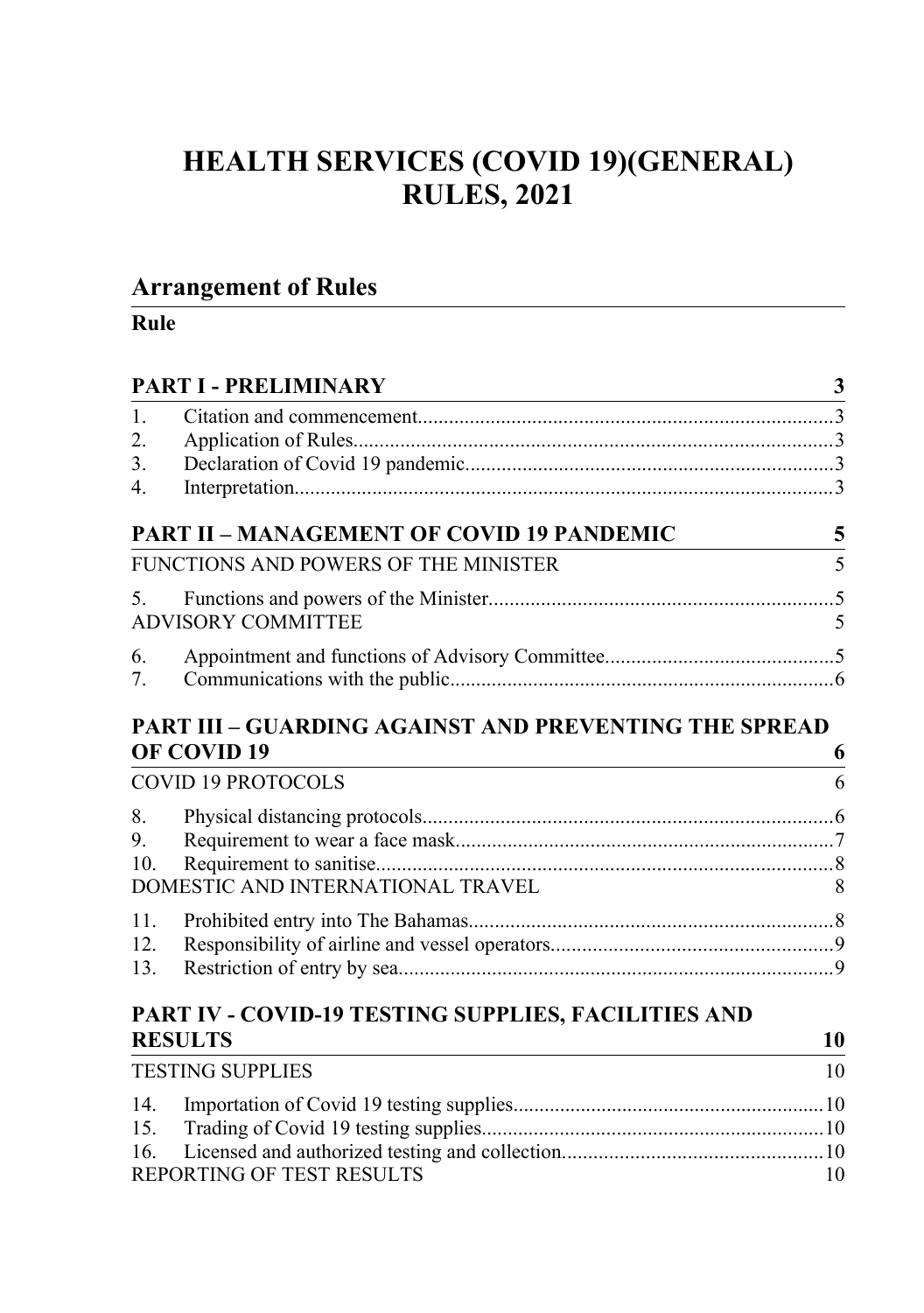|                    | <b>PART V - ENFORCEMENT, OFFENCES AND PENALTIES</b>                                                                                                                                                                                                             | 11 |
|--------------------|-----------------------------------------------------------------------------------------------------------------------------------------------------------------------------------------------------------------------------------------------------------------|----|
| <b>ENFORCEMENT</b> |                                                                                                                                                                                                                                                                 |    |
|                    |                                                                                                                                                                                                                                                                 |    |
|                    | <b>OFFENCES</b>                                                                                                                                                                                                                                                 | 13 |
| 19.                |                                                                                                                                                                                                                                                                 |    |
| 20.                |                                                                                                                                                                                                                                                                 |    |
| 21.                |                                                                                                                                                                                                                                                                 |    |
| 22.                |                                                                                                                                                                                                                                                                 |    |
| 23.                |                                                                                                                                                                                                                                                                 |    |
|                    | <b>PART VI - MISCELLANEOUS</b><br>the control of the control of the control of the control of the control of the control of the control of the control of the control of the control of the control of the control of the control of the control of the control | 14 |
|                    |                                                                                                                                                                                                                                                                 |    |
|                    |                                                                                                                                                                                                                                                                 |    |
|                    | <b>SCHEDULE</b>                                                                                                                                                                                                                                                 | 15 |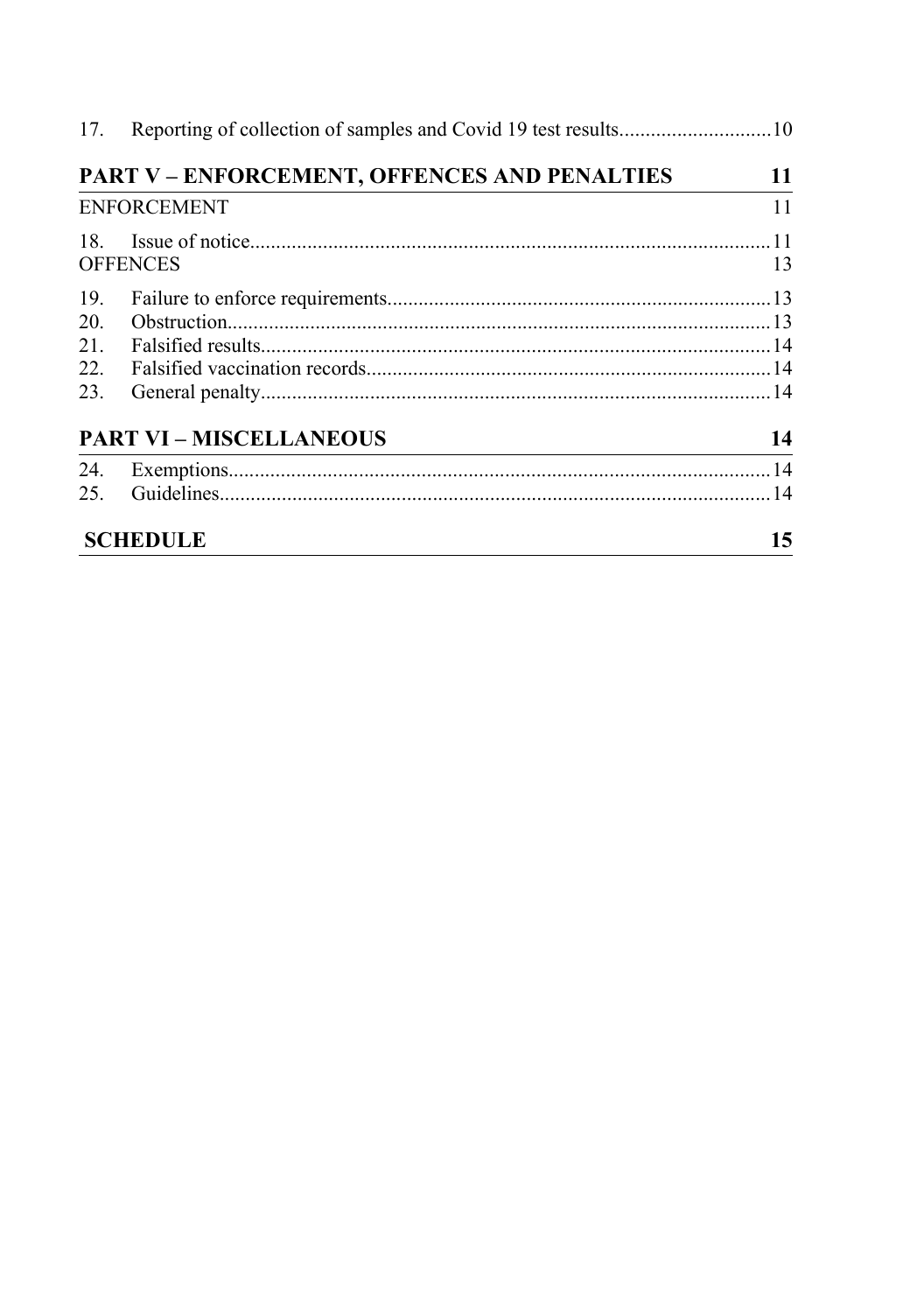# **HEALTH SERVICES ACT**

# **(CHAPTER 231)**

# **HEALTH SERVICES (COVID 19)(GENERAL) RULES, 2021**

The Minister, in exercise of the powers conferred by section 29 of the Health Services Act (Ch. 231) makes the following rules —

# <span id="page-2-0"></span>**PART I - PRELIMINARY**

#### **1. Citation and commencement.**

- <span id="page-2-4"></span>(1) These Rules may be cited as the Health Services (Covid 19)(General) Rules, 2021.
- (2) These Rules shall come into operation on the  $13<sup>th</sup>$  day of November, 2021.

### **2. Application of Rules.**

<span id="page-2-3"></span>These Rules shall apply to all the islands of The Bahamas, unless otherwise specified and shall be read and construed in conjunction with the Health Services (Covid 19)(Prevention and Management of Community Spread) Rules, 2021.

#### **3. Declaration of Covid 19 pandemic.**

<span id="page-2-2"></span>For the purposes of section  $29(2)(a)(ix)$  of the Act, it is hereby declared that there exists in The Bahamas a pandemic of Covid 19.

#### **4. Interpretation.**

<span id="page-2-1"></span>In these Rules —

- **"business"** means an organization engaged in commercial, industrial or professional activities;
- **"Covid 19"** means the coronavirus disease caused by the severe acute respiratory syndrome coronavirus 2 (SARS-CoV-2);

**"Covid 19 protocols"** means the protocols specified in rules [8,](#page-5-0) [9](#page-6-0) and [10;](#page-7-3) **"Covid-19 test"** —

(a) means any molecular test methods utilizing nucleic acid amplification test ("NAAT") or antigen tests as recommended by the World Health Organization, for the diagnosis or identification of acute infection with SARS-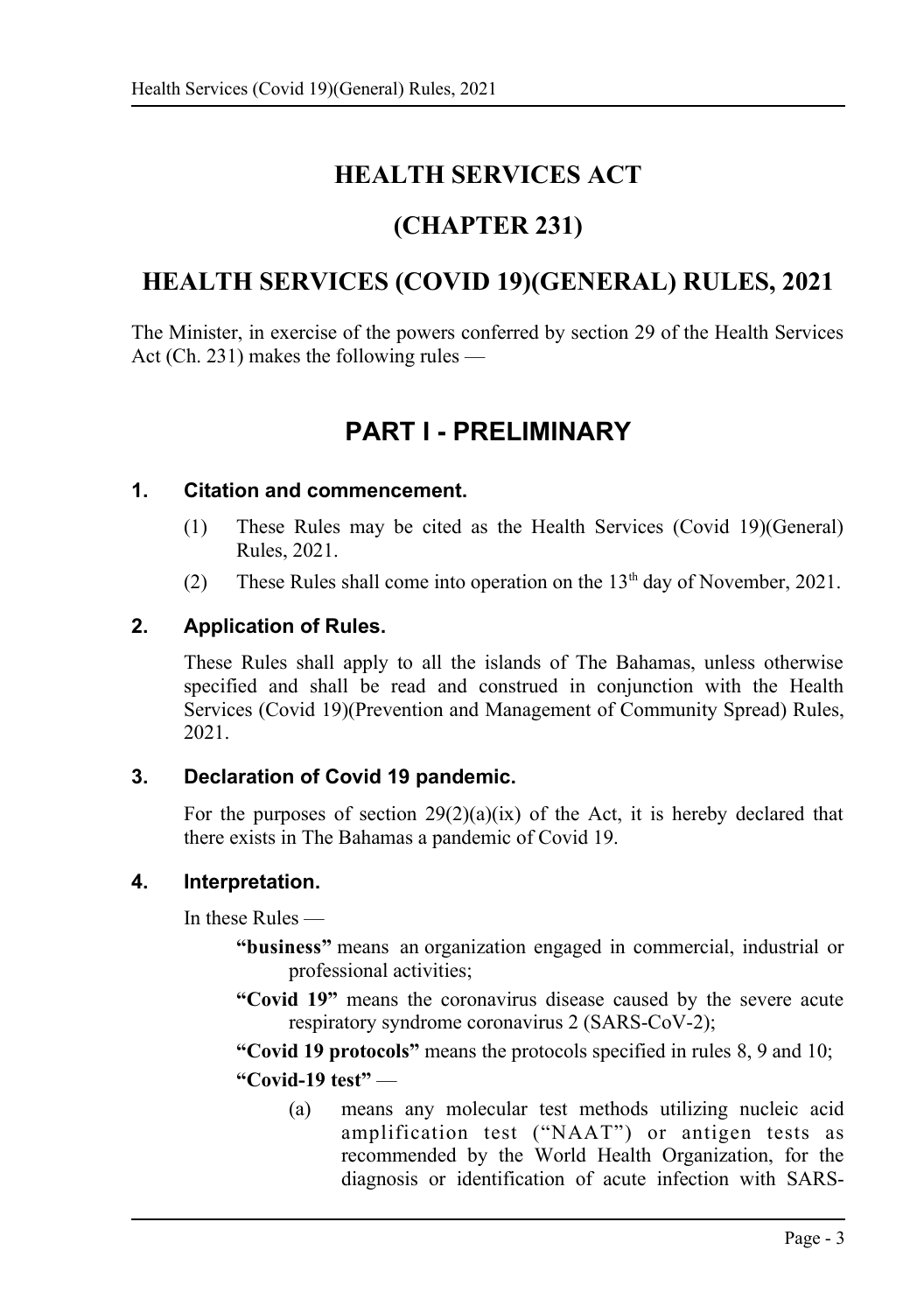CoV-2 by detecting unique gene targets of one or more specific proteins of the SARS-CoV-2 as approved by the Ministry of Health; and

- (b) includes a rapid antigen test or a RTPCR test;
- **"diagnostic facility"** means any facility registered and licensed by the Hospital and Health Care Facilities Act *(Ch.235)* for the purpose of providing information for the diagnosing of sickness or disease, or the extent of injuries suffered by persons and includes any blood bank, laboratory or radiology facility including diagnostic imaging;
- **"educational institution"** includes
	- (a) a maintained school, independent school or institution for the provision of further education pursuant to the Education Act *(Ch. 46)*; and
	- (b) a day-care centre or pre-school as defined in section 2 of the Early Childhood Care Act, 2004 *(No. 1 of 2004)*;

**"facility"** includes —

- (a) a diagnostic facility as registered and licensed by the Hospital and Health Care Facilities Licensing Board; and
- (b) a collection site, as approved by the Ministry for collection of biological samples;
- **"Hospital and Health Care Facilities Licensing Board"** means the Board established pursuant to section 4 of the Hospital and Health Care Facilities Act *(Ch. 235)*;

**"household"** means a house and its residents regarded as a unit;

- **"medical officer of health"** means any medical officer appointed to be a medical officer of health and includes the Chief Medical Officer and a district medical officer;
- **"Ministry"** means the ministry responsible for public health;
- **"social gathering"** means a gathering of persons present together in the same place in order to engage in social interaction;
- **"Surveillance Unit"** means the unit within the Ministry, headed by a medical officer of health, which collects, analyses and interprets data on infectious diseases.

# <span id="page-3-2"></span>**PART II – MANAGEMENT OF COVID 19 PANDEMIC**

<span id="page-3-1"></span>FUNCTIONS AND POWERS OF THE MINISTER

### **5. Functions and powers of the Minister.**

<span id="page-3-0"></span>(1) In the interest of public health and safety, the Minister shall —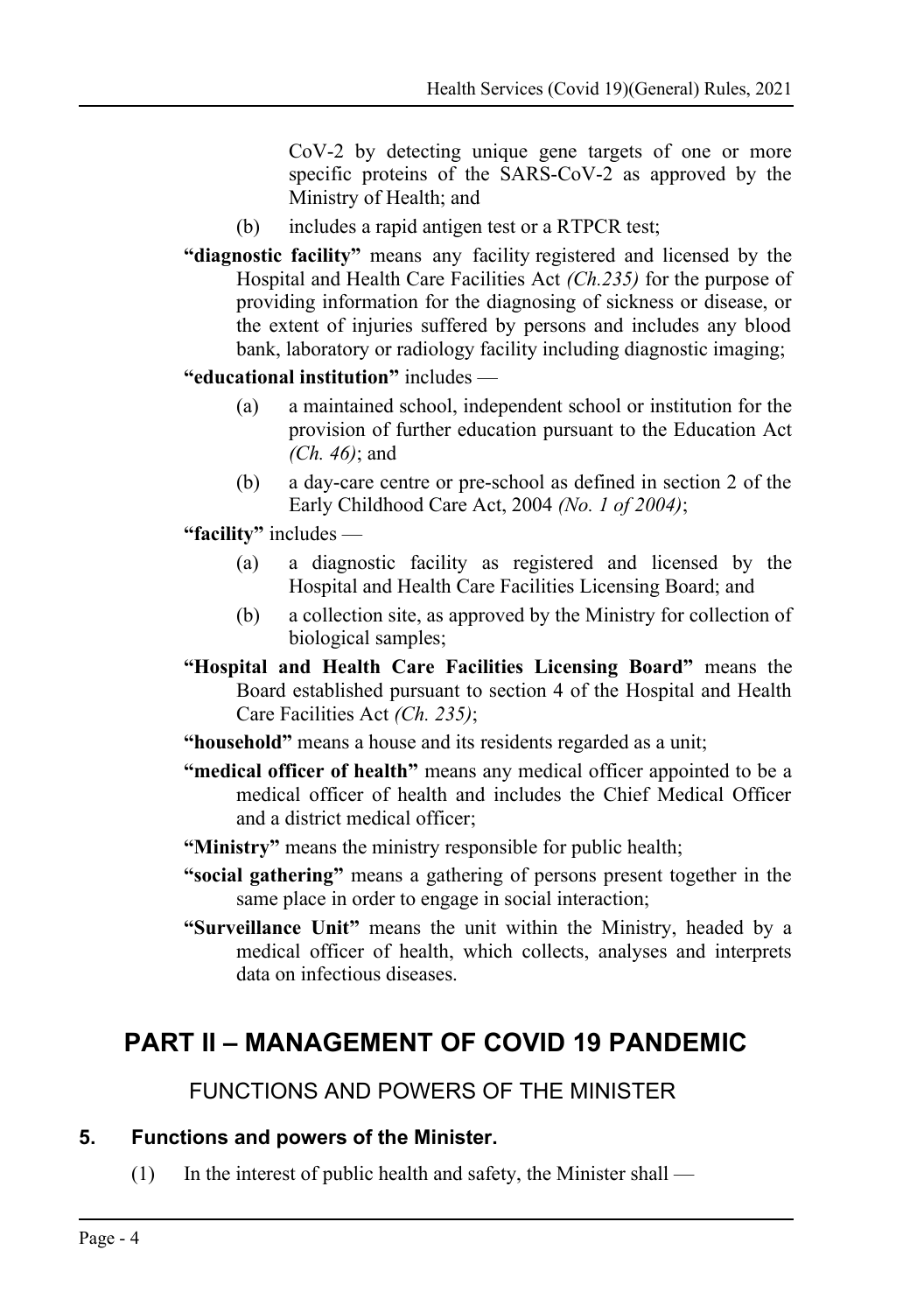- (a) appoint an advisory committee to advise him on the matters referred to in rule  $6(2)$ .
- (b) provide for the acquisition of sufficient personal protective equipment and human and technological resources;
- (c) provide sufficient hospital, medicinal, and pharmaceutical supplies and testing capacity;
- (d) take all steps necessary
	- (i) to guard against and prevent the spread of Covid 19; and
	- (ii) generally to manage Covid 19.
- (2) In carrying out his functions in paragraph (1), the Minister may by order impose such restrictions and implement such containment and mitigation measures, as he deems necessary.

## <span id="page-4-1"></span>ADVISORY COMMITTEE

### **6. Appointment and functions of Advisory Committee.**

- <span id="page-4-0"></span>(1) The Minister shall appoint an advisory committee comprising of —
	- (a) persons with the following expertise
		- (i) epidemiology;
		- (ii) supplies management and logistics;
		- (iii) health services administration at the primary and tertiary levels;
		- (iv) public health;
		- (v) management of infectious diseases;
		- (vi) laboratory management and pharmaceutical management; and
	- (b) such other medical or other professionals as the Minister may deem necessary.
- (2) The functions of the Committee are to advise the Minister on  $-$ 
	- (a) the current epidemiological status inclusive of key indicators of the outbreak of Covid 19;
	- (b) the implementation of measures to guard against the spread or recurrence of Covid 19;
	- (c) the implementation of measures to manage the Covid 19 pandemic;
	- (d) the modification or discontinuation of measures in place pursuant to paragraphs (b) and (c);
	- (e) the sufficiency of hospital, medicinal and pharmaceutical supplies and testing capacity; and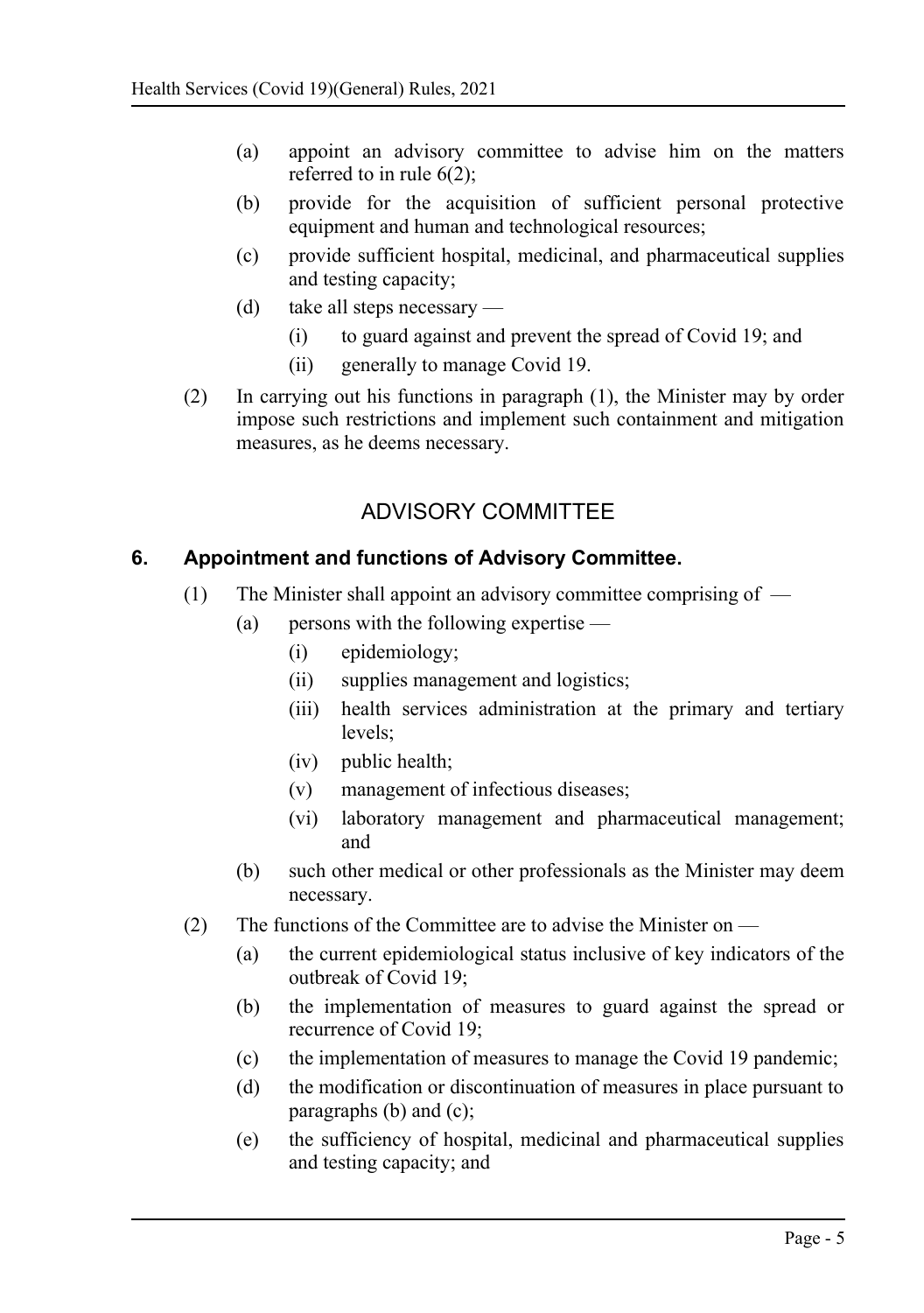- (f) the sufficiency of personal protective equipment, human and technological resources.
- (3) The Committee may make such recommendations to the Minister as it considers necessary.

### **7. Communications with the public.**

<span id="page-5-3"></span>The Minister shall cause to be provided, regular official reports to the public relative to —

- (a) the status and effectiveness of the measures undertaken to manage and prevent Covid 19;
- (b) the statistics and scientific data on the rate of infections and deaths;
- (c) the restrictions or other measures required to contain or mitigate the spread or recurrence of Covid 19;
- (d) any other information on the outbreak, spread and management of Covid 19.

# <span id="page-5-2"></span>**PART III – GUARDING AGAINST AND PREVENTING THE SPREAD OF COVID 19**

## <span id="page-5-1"></span>COVID 19 PROTOCOLS

### **8. Physical distancing protocols.**

- <span id="page-5-0"></span>(1) Every person shall practice physical distancing of not less than six feet between himself and others who are not of the same household whenever he is away from his residence.
- (2) Every business shall
	- (a) ensure that all customers and staff maintain physical distancing between themselves and others of not less than six feet while inside or awaiting entry outside the business;
	- (b) determine the number of persons permitted in the business at any one time on the basis of one person for every thirty square feet of space;
	- (c) have distance markers six feet apart, indicating where each customer is to stand on a line awaiting entry or check out.
- (3) Notwithstanding paragraph (1), every educational institution shall ensure there is spacing of at least three feet between persons in a classroom or a distribution of a minimum of one student per seven to twelve square feet of the student occupied surface area of the classroom.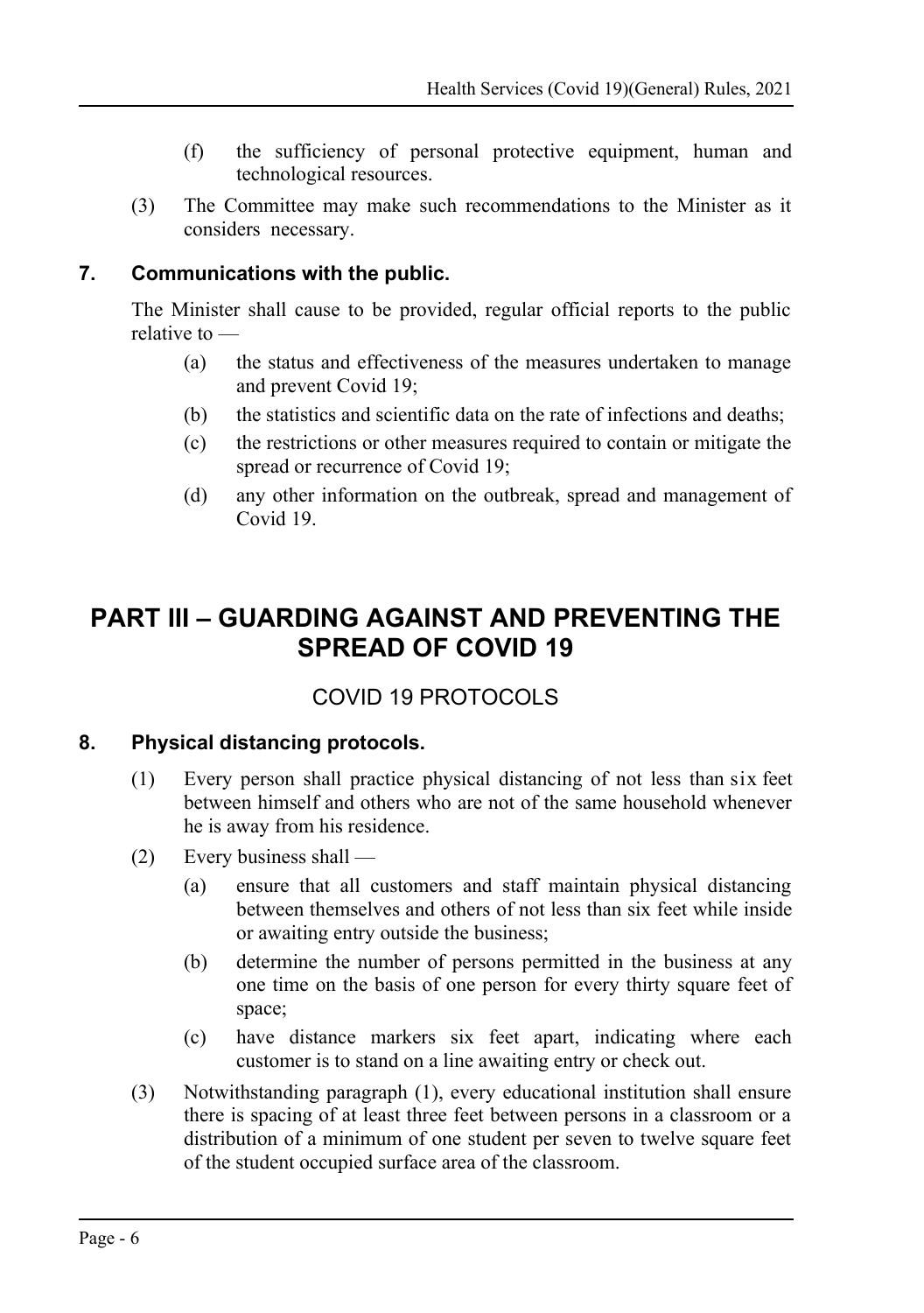(4) Notwithstanding paragraph (1), a taxi, private or public bus service shall operate provided such service is operated at fifty percent of normal seating capacity of the taxi or bus.

#### **9. Requirement to wear a face mask.**

- <span id="page-6-0"></span>(1) Subject to paragraph (4), every person shall, while away from his residence, wear a face mask, which fits securely to his face, ensuring that both his nose and mouth are covered at all times.
- (2) Where a resident of a household exhibits symptoms of Covid 19 or has tested positive for Covid 19, that person and all other residents of that household shall wear a face mask inside the residence until that person is Covid 19 free.
- (3) Every business shall
	- (a) deny entry to any person not wearing a face mask or not wearing a face mask in the manner described in paragraph (1); and
	- (b) ensure that its employees are fitted with face masks and wear them in the manner described in paragraph (1) at all times when in the presence of other employees or customers.
- (4) A person is not required to wear a face mask
	- (a) while exercising, but is required to have a face mask visibly in his possession and shall put it on if anyone approaches;
	- (b) while on a beach, but is required to wear a face mask when approaching and exiting the beach and at all times to have a face mask visibly in his possession and easily accessible to put on if anyone approaches;
	- (c) if he is a person with a disability or medical condition and cannot safely wear a face mask for reasons related to the disability or medical condition, provided that such person carries a medical certificate or letter signed by a medical practitioner proving the existence of his disability or medical condition.
- (5) The requirement to wear a face mask is not satisfied by the wearing of a face shield in place of a face mask.
- (6) Any person who is found
	- (a) not wearing a face mask; or
	- (b) not wearing a face mask in accordance with this rule,

commits an offence and is liable on summary conviction to a fine not exceeding two hundred and fifty dollars or to a term of imprisonment not exceeding one month or to both such fine and imprisonment.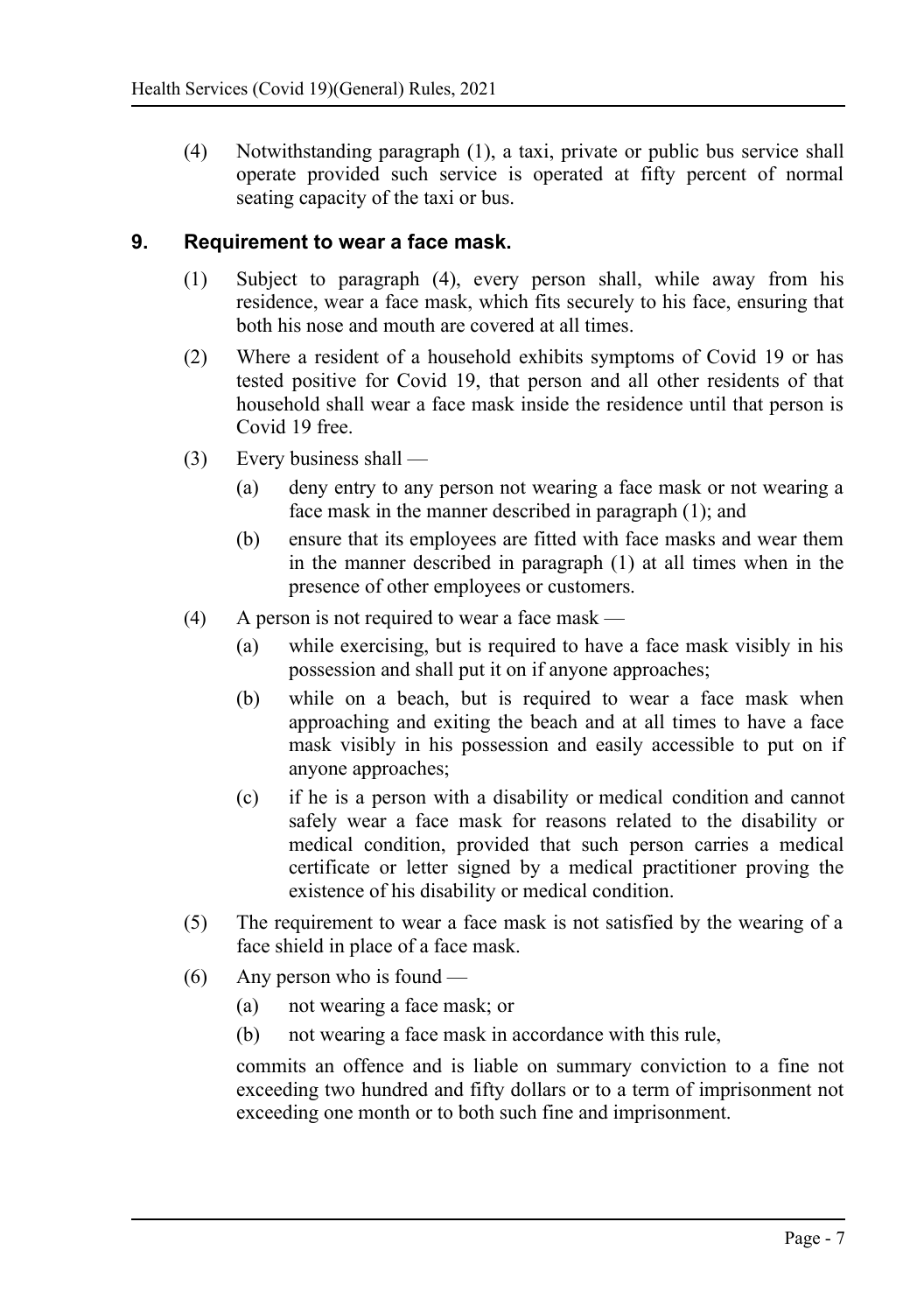#### **10. Requirement to sanitise.**

- <span id="page-7-3"></span>(1) Every business shall —
	- (a) provide a hand sanitising station at every entry to that business or venue;
	- (b) ensure that every person sanitises his hands upon entry;
	- (c) sanitise the business not less than twice a day including equipment and furniture, in accordance with protocols approved by the Department of Environmental Health Services; and
	- (d) carry out deep cleaning of the business when so advised by an officer of the Department of Environmental Health Services.
- (2) Every place of religious instruction or worship or person hosting a social gathering shall —
	- (a) provide a hand sanitising station at every entry to the place or venue;
	- (b) ensure that every person sanitises his hands upon entry;
	- (c) regularly sanitise the place of religious instruction or the venue of a social gathering including equipment and furniture, in accordance with protocols approved by the Department of Environmental Health Services; and
	- (d) carry out deep cleaning of the place of religious instruction or the venue of a social gathering when so advised by an officer of the Department of Environmental Health Services.

### <span id="page-7-2"></span>DOMESTIC AND INTERNATIONAL TRAVEL

#### **11. Prohibited entry into The Bahamas.**

- <span id="page-7-1"></span>(1) The Minister may, by notice, prohibit the entry by sea or air into The Bahamas, of any aircraft or vessel originating from any jurisdiction, whether by direct transport routes or by transiting through another jurisdiction.
- (2) A notice pursuant to paragraph  $(1)$ , shall state
	- (a) the name of the jurisdiction from which travel is prohibited;
	- (b) the duration of the prohibition on travel from that jurisdiction to The Bahamas.

### **12. Responsibility of airline and vessel operators.**

- <span id="page-7-0"></span>(1) The operator of an aircraft or vessel, whether commercial or private, shall —
	- (a) not permit any person to board that aircraft or vessel without the passenger first presenting —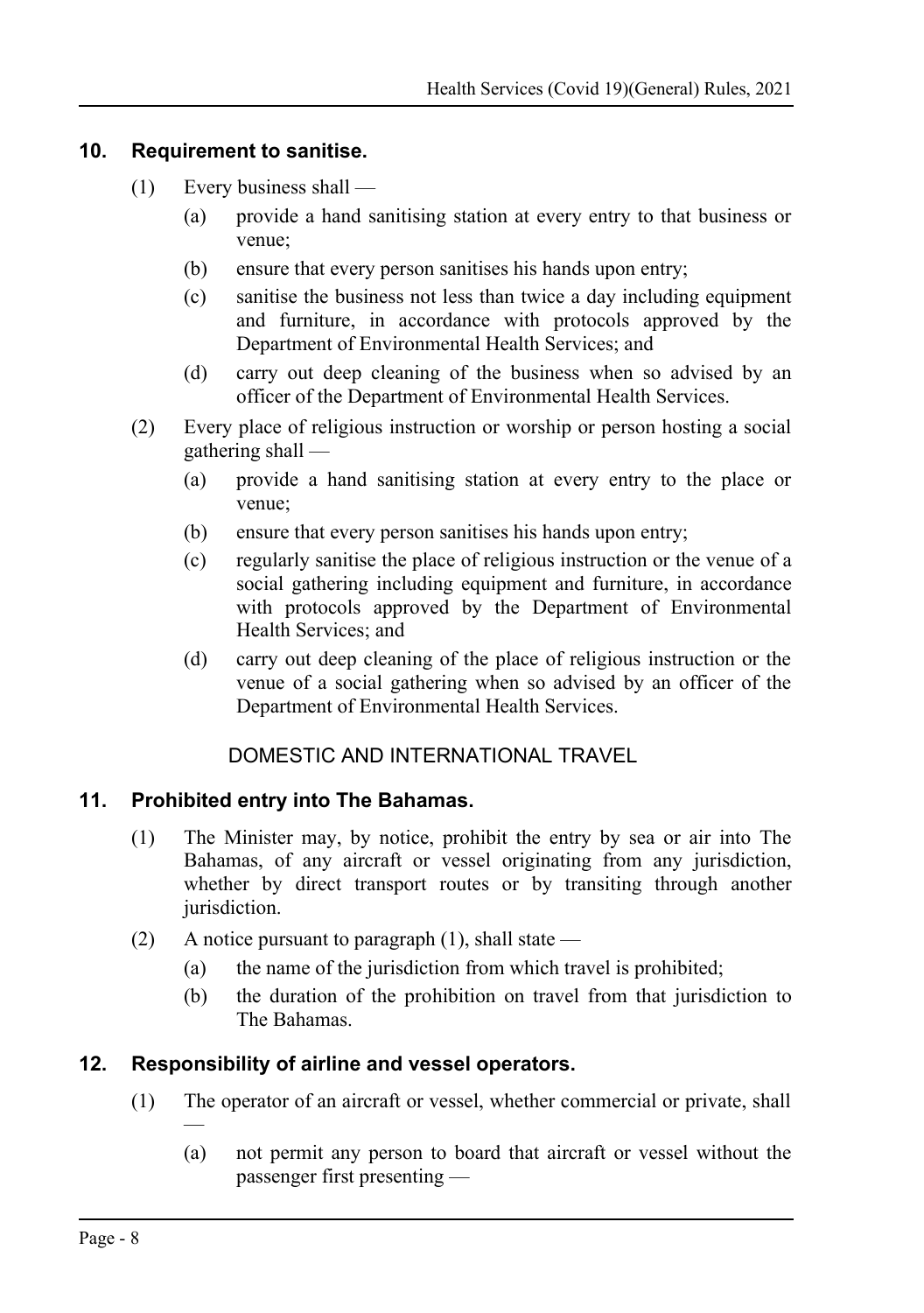- (i) where the travel originates outside of The Bahamas, a travel health visa issued in accordance with the Health Services (Covid 19)(Prevention and Management of Community Spread) Rules, 2021;
- (ii) where these Rules require a negative result of a Covid 19 test for travel, a copy of that result;
- (iii) where applicable, written confirmation that the person is exempted from the requirement to undergo testing or to obtain a travel health visa in accordance with the Health Services (Covid 19)(Prevention and Management of Community Spread) Rules, 2021;
- (b) ensure that a passenger continues to wear his face mask throughout the journey; and
- (c) ensure proper and timely sanitisation of the aircraft and vessel.
- (2) An operator of an aircraft or vessel who permits a person to travel contrary to paragraph (1), commits an offence and is liable upon summary conviction to a fine not exceeding two thousand dollars, and a fine not exceeding three hundred dollars in respect of each passenger carried in violation thereof and on a third conviction, the aircraft or vessel shall be impounded in addition to the payment of the fines.
- (3) The operator or owner of an aircraft or vessel transporting persons into The Bahamas shall report to the Surveillance Unit as soon as practicable but no later than upon arrival in The Bahamas, the details of any passenger exhibiting symptoms of Covid 19.

### **13. Restriction of entry by sea.**

—

<span id="page-8-3"></span>Every private dock, marina, quay, pier, or jetty in every Family Island shall be closed for entry into The Bahamas of any vessel to that Family Island with the exception of any public dock designated as a port of entry.

# <span id="page-8-2"></span>**PART IV - COVID-19 TESTING SUPPLIES, FACILITIES AND RESULTS**

## <span id="page-8-1"></span>TESTING SUPPLIES

### **14. Importation of Covid 19 testing supplies.**

- <span id="page-8-0"></span>(1) No person shall import Covid 19 testing supplies into The Bahamas unless
	- (a) such supplies are approved by the Minister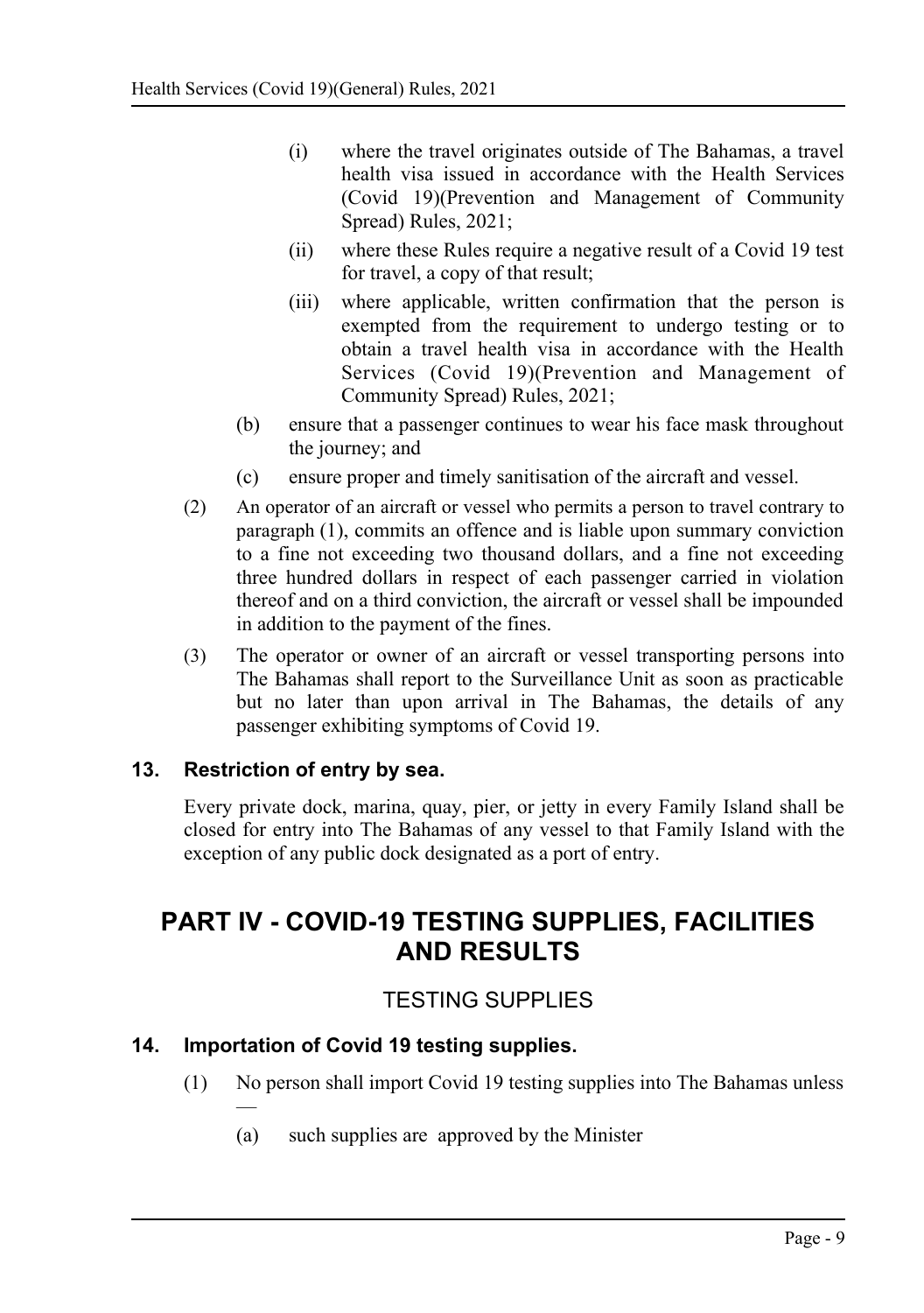- (b) he is licensed under Part XII of the Pharmacy Act *(Ch. 227),* or authorised in writing by the Ministry to import such supplies.
- (2) Any person who contravenes paragraph (1)(a) or (b), commits an offence and is liable, in each case, on summary conviction to a fine not exceeding ten thousand dollars and the testing supplies shall be liable to seizure and confiscation.

## **15. Trading of Covid 19 testing supplies.**

- <span id="page-9-2"></span>(1) No person shall engage in the trading of Covid 19 testing supplies which have not been approved for importation in accordance with rule [14\(](#page-8-0)1).
- (2) Any person who contravenes paragraph (1), commits an offence and is liable on summary conviction to a fine not exceeding ten thousand dollars and the testing supplies shall be liable to seizure and confiscation.

## **16. Licensed and authorized testing and collection.**

- <span id="page-9-1"></span> $(1)$  No —
	- (a) diagnostic facility shall conduct Covid 19 tests unless licensed by the Hospital and Health Care Facilities Licensing Board;
	- (b) facility, person or business shall serve as a collection site for Covid 19 tests unless authorised by the Ministry.
- (2) Any person or facility that administers Covid 19 tests or serves as a collection site for Covid 19 tests, and is not licensed or authorised to do so, commits an offence and is liable upon summary conviction to a fine not exceeding two thousands dollars for each contravention.

## <span id="page-9-0"></span>REPORTING OF TEST RESULTS

## **17. Reporting of collection of samples and Covid 19 test results.**

- <span id="page-9-3"></span> $(1)$  Every —
	- (a) diagnostic facility licensed to conduct Covid 19 testing shall electronically report the result in relation to each person to whom that facility has administered any Covid 19 test within twenty-four hours, to the Surveillance Unit on the Case Investigation Form;
	- (b) person or collection site authorised to collect samples for Covid 19 testing shall report to the Surveillance Unit, the number of samples collected and the diagnostic facility to which the samples are dispatched for testing.
- $(2)$  Where
	- (a) the owner or operator of a diagnostic facility fails to comply with paragraph  $(1)(a)$ ;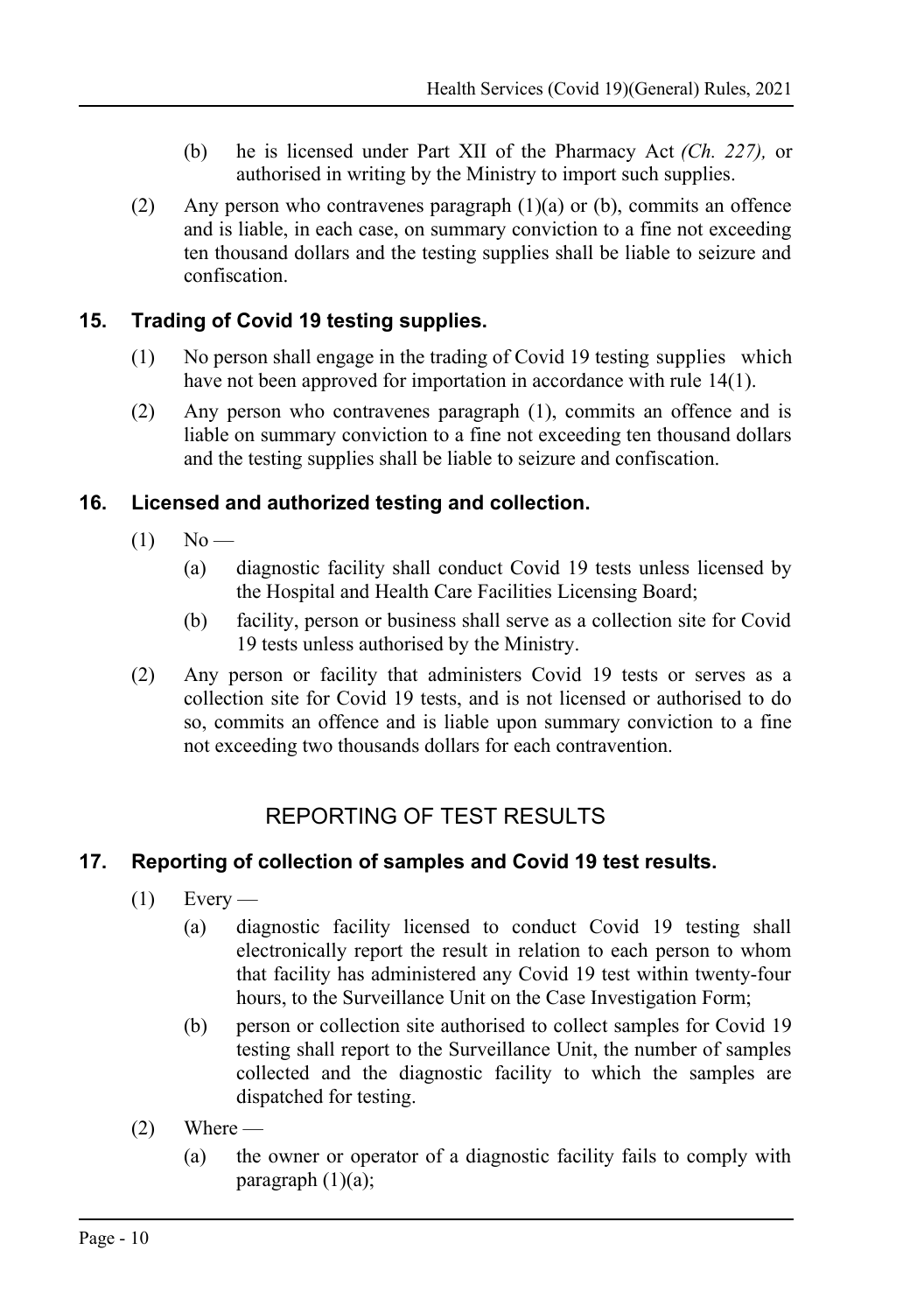(b) a person or collection site fails to comply with paragraph  $(1)(b)$ ,

he commits an offence and is liable on summary conviction —

- (i) on a first offence, to a fine not exceeding twenty thousand dollars for each contravention;
- (ii) on a second offence, the diagnostic facility, person or collection site, may be ordered to cease operation for a period not exceeding six months.

# <span id="page-10-2"></span>**PART V – ENFORCEMENT, OFFENCES AND PENALTIES**

## <span id="page-10-1"></span>ENFORCEMENT

#### **18. Issue of notice.**

- <span id="page-10-0"></span>(1) Where a police officer finds any person committing an offence prescribed in paragraph (7), or has reason to believe that any person has committed such an offence ("the alleged offender") he may then serve upon the alleged offender the fixed penalty notice prescribed in the *Schedule* charging him with the commission of the offence.
- (2) The police officer shall at the time of such service, notify the alleged offender —
	- (a) of his requirement to appear before a magistrate on the day specified in the notice to answer the charge; and
	- (b) that he has the opportunity of having his appearance before a magistrate waived and of having no conviction recorded against him should he sign the notice in the appropriate place in acknowledgement of his guilt and return it to the magistrate's clerk specified in the notice, together with the sum mentioned in the notice in payment of the fixed penalty.
- (3) Notwithstanding anything to the contrary in any law, the alleged offender who signs the notice and pays the fixed penalty before the expiration of the date specified in the notice for payment, which date shall not be later than fourteen days following the date of service of the notice on the alleged offender, shall be treated for all purposes in law as a person who has not committed, been charged with, prosecuted for, convicted of, or sentenced for, the offence in respect of which payment was made.
- (4) Subject to paragraph (8), where the alleged offender is served a notice under paragraph (1), in respect of an offence, no proceedings shall be taken against him for that offence until the expiration of the date specified in the notice for payment.
- (5) Payment of the fixed penalty shall be made to the clerk of the magistrate's court specified in the notice and the admission of guilt and the sum paid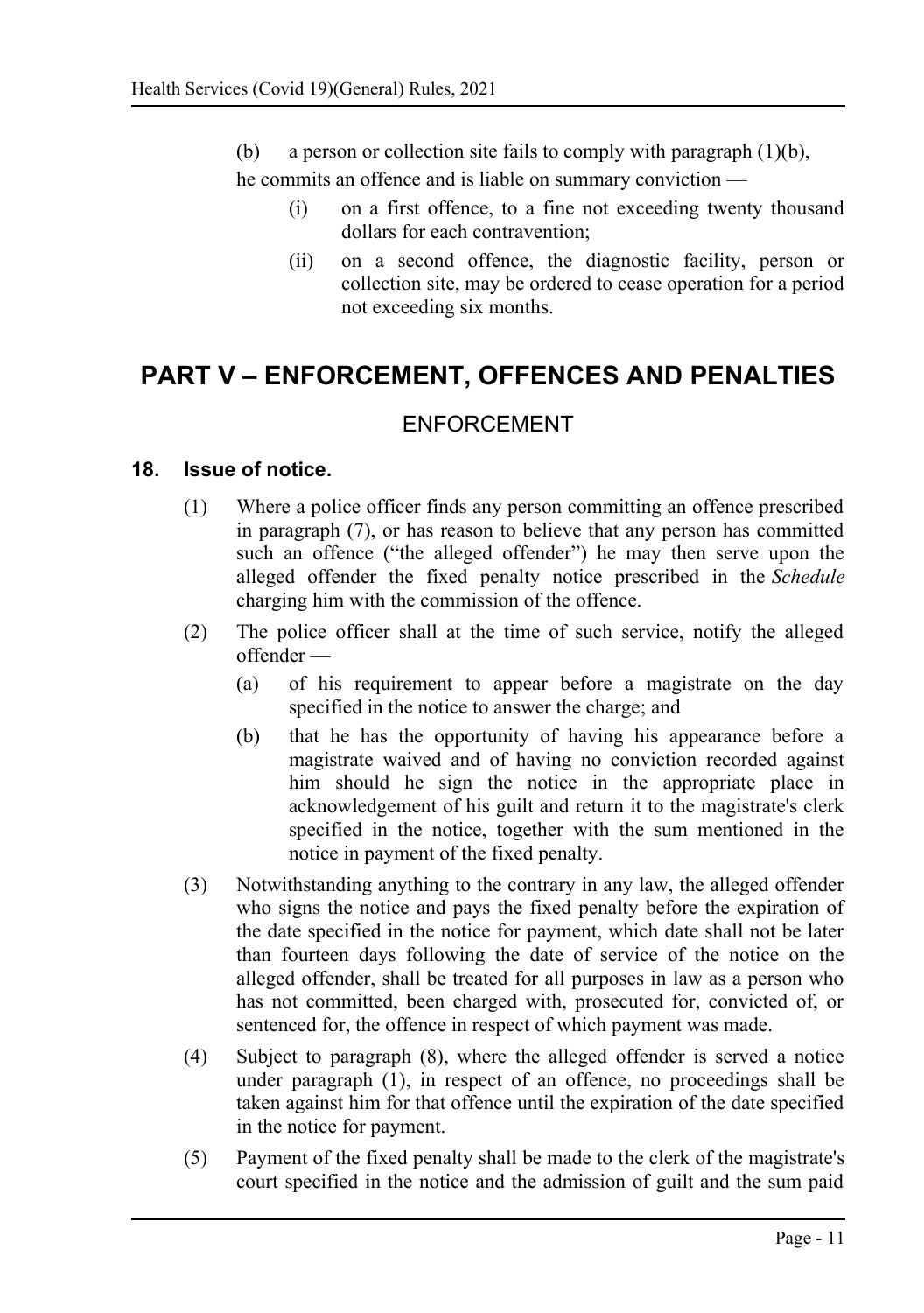shall, subject to paragraph (3), be dealt with by the magistrate of that court in the same manner as an adjudication by him upon the admission of an offence punishable on summary conviction and for which no conviction is recorded.

- (6) In any proceedings, a certificate that payment of the fixed penalty was or was not paid to the relevant magistrate's clerk by the date specified in the certificate shall, if the certificate purports to be signed by the magistrate's clerk be sufficient evidence of the facts stated therein, unless the contrary is proved.
- (7) For the purposes of this rule, the fixed penalty prescribed by this rule shall  $be$  —
	- (a) for the offence of not wearing a mask contrary to rule [9,](#page-6-0) two hundred and fifty dollars;
	- (b) for the offence of violating quarantine or isolation contrary to rule 23 of the Health Services (Covid 19)(Prevention and Management of Community Spread) Rules, 2021, five hundred dollars;
	- (c) for the offence of entering a restaurant or attending a social gathering in contravention of rule 41 or 42 of the Health Services (Covid 19)(Prevention and Management of Community Spread) Rules, 2021, two hundred and fifty dollars.
- (8) In any proceedings for an offence to which paragraph (1) applies, no reference shall be made about the conviction of the alleged offender to the giving of any notice under this rule, or to the payment or non-payment of the fixed penalty, unless in the course of the proceedings or in some document which is before the court in connection with the proceedings, reference has been made by or on behalf of the alleged offender to the giving of such a notice or as the case may be to such payment or nonpayment.
- (9) A notice issued to a person under paragraph (1), shall for the purposes of these Rules or any other law, be deemed to be a summons issued to that person by the magistrate or the magistrate's court specified in the notice for the appearance of that person in the event where he does not sign the notice in acknowledgement of his guilt and make payment of the fixed penalty.
- (10) For the purposes of this rule, the notice shall be in the form in the *Schedule*.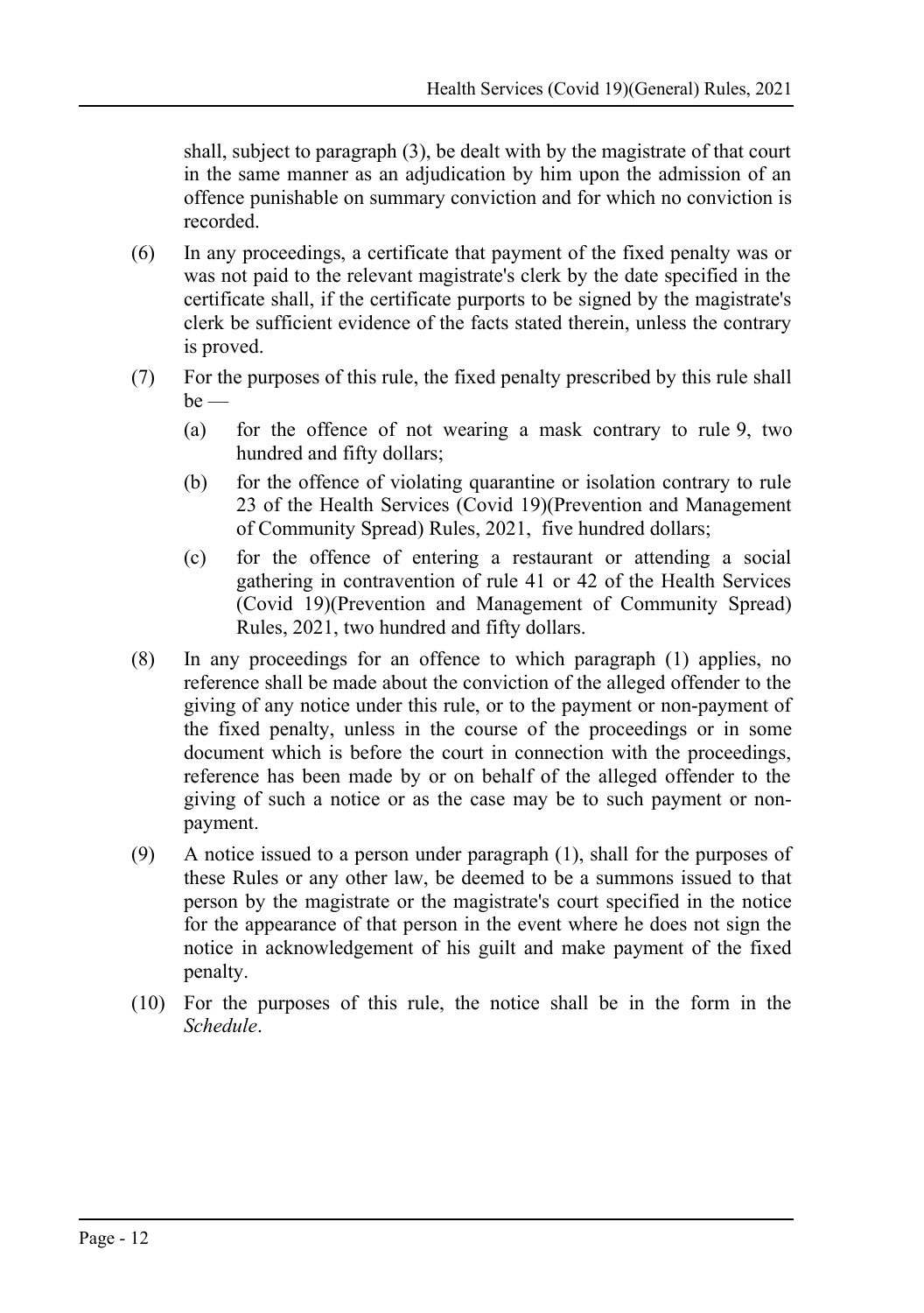## <span id="page-12-3"></span>**OFFENCES**

#### **19. Failure to enforce requirements.**

- <span id="page-12-2"></span>(1) Any owner, manager or operator of any business who fails to enforce any Covid 19 protocol, commits an offence and is liable upon summary conviction —
	- (a) on a first offence, to a fine of two thousand dollars;
	- (b) on a second offence, to  $-$ 
		- (i) a fine of ten thousand dollars; or
		- (ii) the closure of the business owned, managed or operated by that person, for a period not exceeding one month; or
		- (iii) such fine and to closure of the business;
	- (c) on a third or subsequent offence, to  $-$ 
		- (i) a fine of twenty thousand dollars; or
		- (ii) the closure of the business owned, managed or operated by that person, for a period not exceeding four months; or
		- (iii) both such fine and closure of the business.
- (2) For the purposes of this rule "business" includes an educational institution, and public or private transportation for hire.

### **20. Obstruction.**

<span id="page-12-1"></span>Any person who obstructs —

- (a) any medical officer of health, public health worker, public officer, any member of the Royal Bahamas Police Force, the Defence Force, the Bahamas Department of Corrections or the Covid 19 Enforcement Unit acting in the course of his duty; or
- (b) any other person exercising any powers or performing any duties conferred or imposed on him by or under any of these Rules,

commits an offence and upon summary conviction is liable to a fine not exceeding one thousand dollars.

### **21. Falsified results.**

<span id="page-12-0"></span>Any person who —

- (a) purports to utilise or rely on a falsified result of a Covid 19 test; or
- (b) undergoes a Covid 19 test prior to his departure from The Bahamas and presents the results of that test on his return to The Bahamas as though the test had been carried out in another jurisdiction,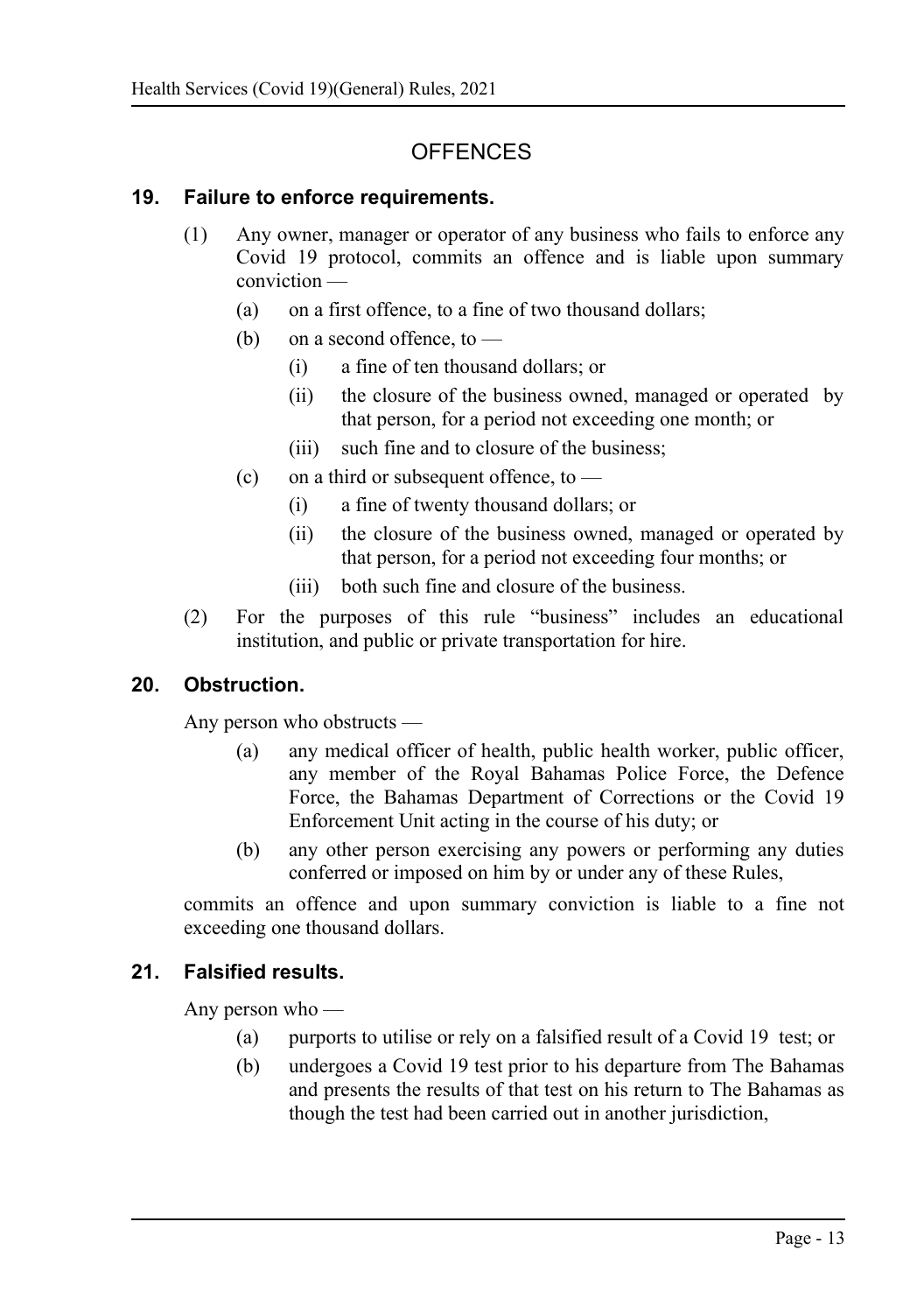commits an offence and upon summary conviction is liable to a fine not exceeding four thousand dollars or to two years' imprisonment or to both such fine and imprisonment.

#### **22. Falsified vaccination records.**

<span id="page-13-5"></span>Any person who purports to utilise or rely on a falsified vaccination record commits an offence and upon summary conviction is liable to a fine not exceeding ten thousand dollars or to two years' imprisonment or to both such fine and imprisonment.

#### **23. General penalty.**

- <span id="page-13-4"></span>(1) Any person who contravenes any rule herein commits an offence.
- (2) Any person who commits an offence for which no penalty is otherwise provided in these Rules, is liable upon summary conviction to a fine not exceeding one thousand dollars or to a term of imprisonment not exceeding twelve months or to both.

# <span id="page-13-3"></span>**PART VI – MISCELLANEOUS**

#### **24. Exemptions.**

<span id="page-13-2"></span>The Minister, may by letter, in exceptional circumstances and in consultation with public health professionals, exempt a person, a business or class of businesses to which these Rules apply from any restriction imposed by these Rules.

#### **25. Guidelines.**

<span id="page-13-1"></span>The Ministry —

- (a) may approve or issue guidelines or protocols for the operation or management of any business, organisation or industry for guarding against or preventing the spread of Covid 19; and
- (b) shall publish and make available to the general public, all guidelines or protocols approved or issued by the Ministry.

#### <span id="page-13-0"></span> **SCHEDULE**

#### **(rule [18\)](#page-10-0)**

#### **Form**

Royal Bahamas Police Force

#### NOTICE OFFERING WAIVER OF APPEARANCE BEFORE MAGISTRATE